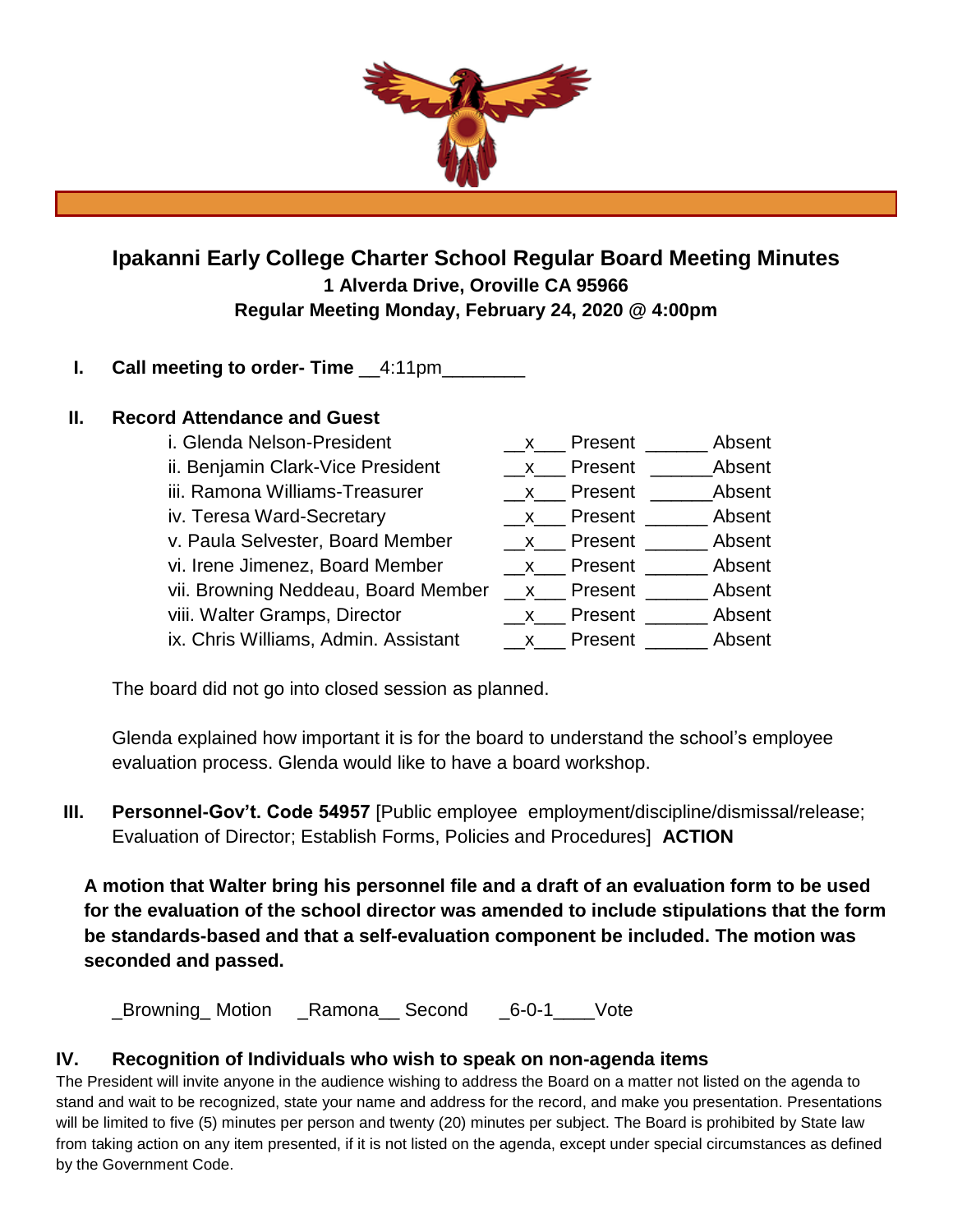# **V. Recognition of Individuals who wish to speak on agenda items**

The President will invite anyone in the audience wishing to address the Board on a matter that is on the agenda to stand and wait to be recognized, state your name, and the item number of the agenda item on which you wish to speak. When that item comes up on the agenda you will be asked to stand, state your name and address for the record, and make your presentation. Under Government Code Section 54954.3, the time allotted for presentations will be limited.

## **VI. Reports**

## i. Board Comments and Concerns

The board would like to have a formal agenda template. Glenda emphasized that the board should have a workshop as soon as possible to develop goals and objectives, review roles, research funding sources, etc.

The board is hoping to hire a Native law firm to provide legal advice.

The board would like to participate in the school's hiring process.

## ii. Director's Report

Walter responded to previous board concerns.

- Instructional materials are expensive, so it has been a challenge purchasing curriculum commonly used by other schools. Glenda suggested exploring an agreement with Oroville City Elementary School District that would allow Ipakanni to use their curriculum.
- Walter has researched policies at other charter schools as he has developed policies for Ipakanni; however, creating policies has been a time-consuming process.
- Some teachers at Ipakanni, all of whom are currently at-will employees, have applied for other jobs that pay more and include better benefits than those offered at Ipakanni. Glenda suggested researching the possibility of covering Ipakanni employees through one of the tribes' benefit plans.
- Many of the school's teachers are required to teach multiple grade levels simultaneously, which has been a concern for many teachers. Currently, students are divided K-2, 3-5, 6-8, 9-10, and 11-12.
- Walter's top priorities are school safety and protecting the school.
- Walter explained that Ipakanni needs an audit extension in order to avoid a finding. The reason for the audit extension was because two dates were accidentally incorrectly reported on the J-13.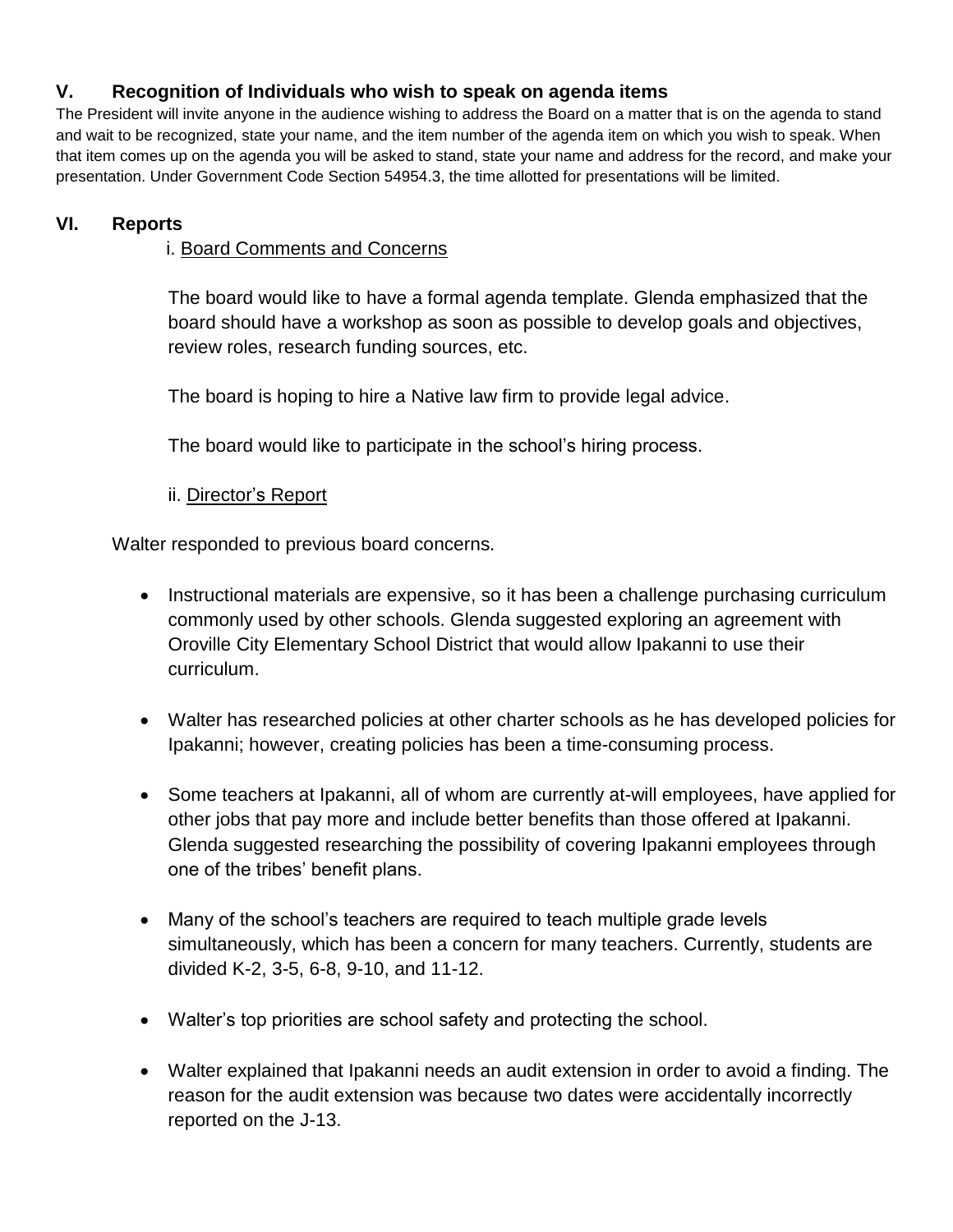There was discussion about the use of closed session. Glenda suggested that the board could contact an attorney to determine how to call for a board caucus during a meeting. Additionally, she suggested that the board have a training on the Brown Act.

The board requests that the Director's Report occur at the end of the agenda.

Ramona confirmed that the graduation ceremony will be held at Gold Country on May 7.

Remaining agenda items were tabled. The board will hold a special meeting Friday, March 6, at 1:00pm at Mooretown. Paula will take minutes at the special meeting.

# **Items below, with the exception of adjournment, were tabled until March 6.**

| VII. | <b>Discussion and Action Items</b>                                                                      |                                                                                                |  |  |  |
|------|---------------------------------------------------------------------------------------------------------|------------------------------------------------------------------------------------------------|--|--|--|
|      | ACTION<br>i. February 7th Minutes                                                                       |                                                                                                |  |  |  |
|      | Motion Second Vote                                                                                      |                                                                                                |  |  |  |
|      | ii. January Warrants<br><b>ACTION</b>                                                                   |                                                                                                |  |  |  |
|      | __________Motion __________ Second ___________ Vote                                                     |                                                                                                |  |  |  |
|      | <b>Information</b><br>iii. SARC Report                                                                  |                                                                                                |  |  |  |
|      | iv. Classified                                                                                          |                                                                                                |  |  |  |
|      | 1. Resignation of Maida Smith, Effective 2-13-19 ACTION                                                 |                                                                                                |  |  |  |
|      | Motion ___________ Second ______________ Vote                                                           |                                                                                                |  |  |  |
|      | 2. A table of all instructional/administrative staff ACTION                                             |                                                                                                |  |  |  |
|      | Principal, teachers, and instructional aides), their FTE status (ie., part time, full time, etc), their |                                                                                                |  |  |  |
|      |                                                                                                         | step, whether they are being paid monthly or bi-monthly, their monthly or bi-monthly salaries, |  |  |  |
|      | their annual salaries.                                                                                  |                                                                                                |  |  |  |
|      | Motion __________ Second ____________ Vote                                                              |                                                                                                |  |  |  |
|      | ACTION<br>3. Resume, letters of recommendation that may                                                 |                                                                                                |  |  |  |
|      |                                                                                                         | Have been submitted, background check and job description for Admin Assistant/School           |  |  |  |
|      |                                                                                                         | Secretary and Interim Business Manager position along with salary schedules and any            |  |  |  |
|      | Agreements for Employment.                                                                              |                                                                                                |  |  |  |
|      | ____________Motion __________ Second ____________ Vote                                                  |                                                                                                |  |  |  |
|      |                                                                                                         | <b>ACTION</b>                                                                                  |  |  |  |
|      | v. Contract with E-rate Consulting Firm<br>Motion ___________ Second ______________ Vote                |                                                                                                |  |  |  |
|      |                                                                                                         |                                                                                                |  |  |  |
|      | vi. Rent Analysis for Charter Facility Grant                                                            | <b>INFORMATION</b>                                                                             |  |  |  |
|      | vii. Graduation Date/Locations                                                                          | <b>ACTION</b>                                                                                  |  |  |  |
|      |                                                                                                         |                                                                                                |  |  |  |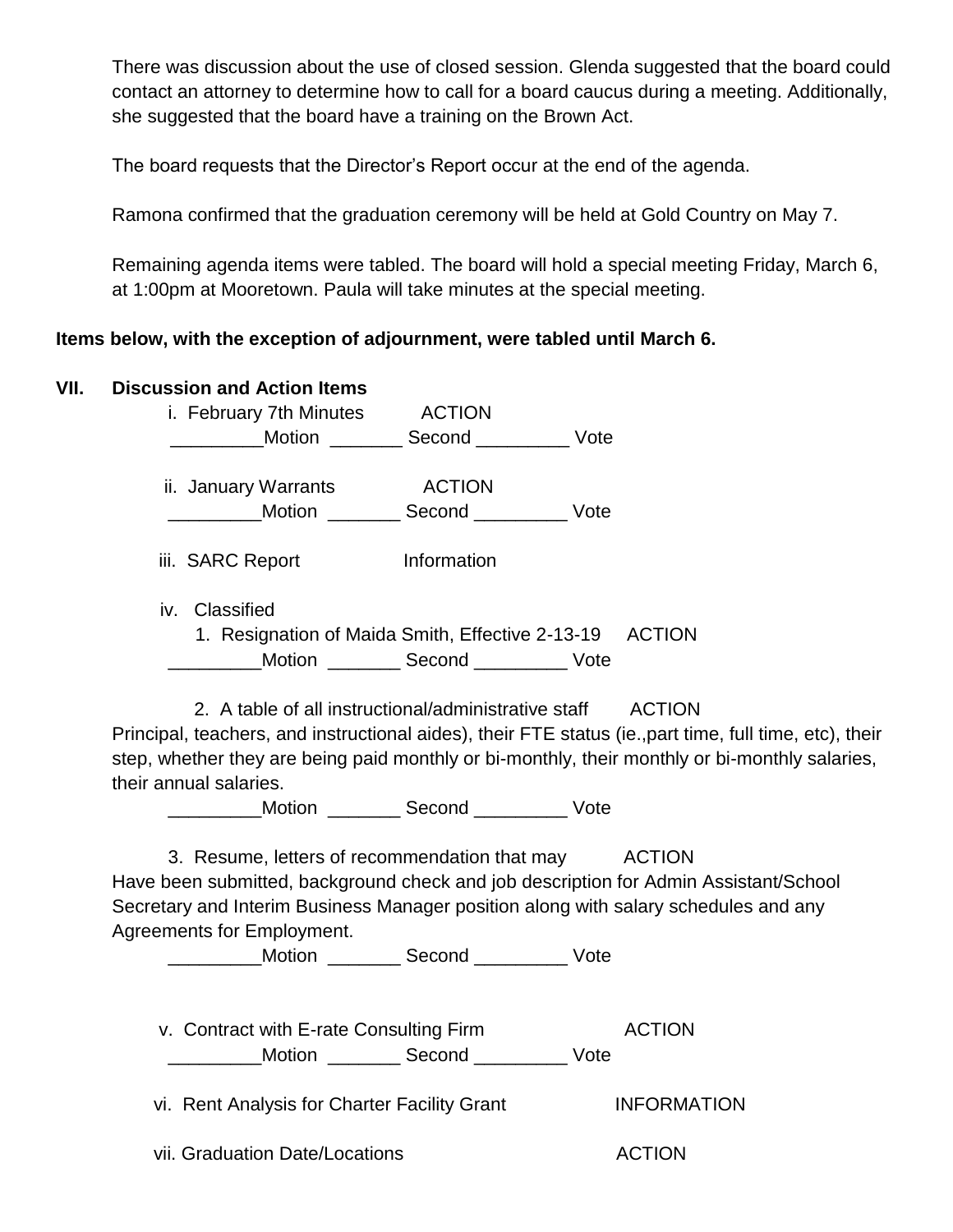Motion **Second** Vote viii. Second Interim Budget ACTION \_\_\_\_\_\_\_\_\_Motion \_\_\_\_\_\_\_ Second \_\_\_\_\_\_\_\_\_ Vote ix. Audit Extension **ACTION** \_\_\_\_\_\_\_\_\_Motion \_\_\_\_\_\_\_ Second \_\_\_\_\_\_\_\_\_ Vote X. Attorney Services Agreement with Law Firm ACTION \_\_\_\_\_\_\_\_\_Motion \_\_\_\_\_\_\_ Second \_\_\_\_\_\_\_\_\_ Vote XI. Format of Board Agenda ACTION \_\_\_\_\_\_\_\_\_Motion \_\_\_\_\_\_\_ Second \_\_\_\_\_\_\_\_\_ Vote XII. Establish of Board Committees ACTION Motion **Second** Vote **VIII. Items for Next Agenda** Date of next Regular Board Meeting Manuscriptus ACTION \_\_\_\_\_\_\_\_\_Motion \_\_\_\_\_\_\_ Second \_\_\_\_\_\_\_\_\_ Vote Schedule Special Board Meeting \_\_\_\_\_\_\_\_\_Motion \_\_\_\_\_\_\_ Second \_\_\_\_\_\_\_\_\_ Vote

### **IX. Adjournment**

### **The meeting was adjourned at 5:32pm.**

This legislative body conducts business under the meeting requirements of the Ralph M. Brown Act.

#### **MEETING AGENDA & RELATED MATERIALS**

Agendas for regular board meetings as defined by the Brown Act will be posted at the meeting site and the legislative body's website, if applicable, 72 hours prior to the start of the meeting. Agendas for special meetings as defined by the Brown Act will be posted at the meeting site and the legislative body's website, www.ipakanni.com, if applicable, 24 hours prior to the start of the meeting. Materials relating to an agenda topic that is a matter of public record in open session, will be made available for public inspection 72 hours prior to the start of the meeting, or, alternatively, when the materials are distributed to at least a majority of board members.

#### **THE ORDER OF BUSINESS MAY BE CHANGED WITHOUT NOTICE**

Notice is hereby given that the order of consideration of matters on this agenda may be changed without prior notice.

#### **REASONABLE LIMITATIONS MAY BE PLACED ON PUBLIC TESTIMONY**

If you desire to address the Board on a matter that is on the agenda, you will be asked to stand, or to raise your hand until recognized by the chairperson. Presentations will be limited to three (3) minutes, with a maximum of twenty (20) minutes, on each subject matter. All individuals are expected to respect the rights and privacy of others.

#### **SPECIAL PRESENTATIONS MAY BE MADE**

Notice is hereby given that; consistent with the requirements of the Bagley-Keene Open Meeting Act, special presentations not mentioned in the agenda may be made at this meeting. However, any such presentation will be for information only.